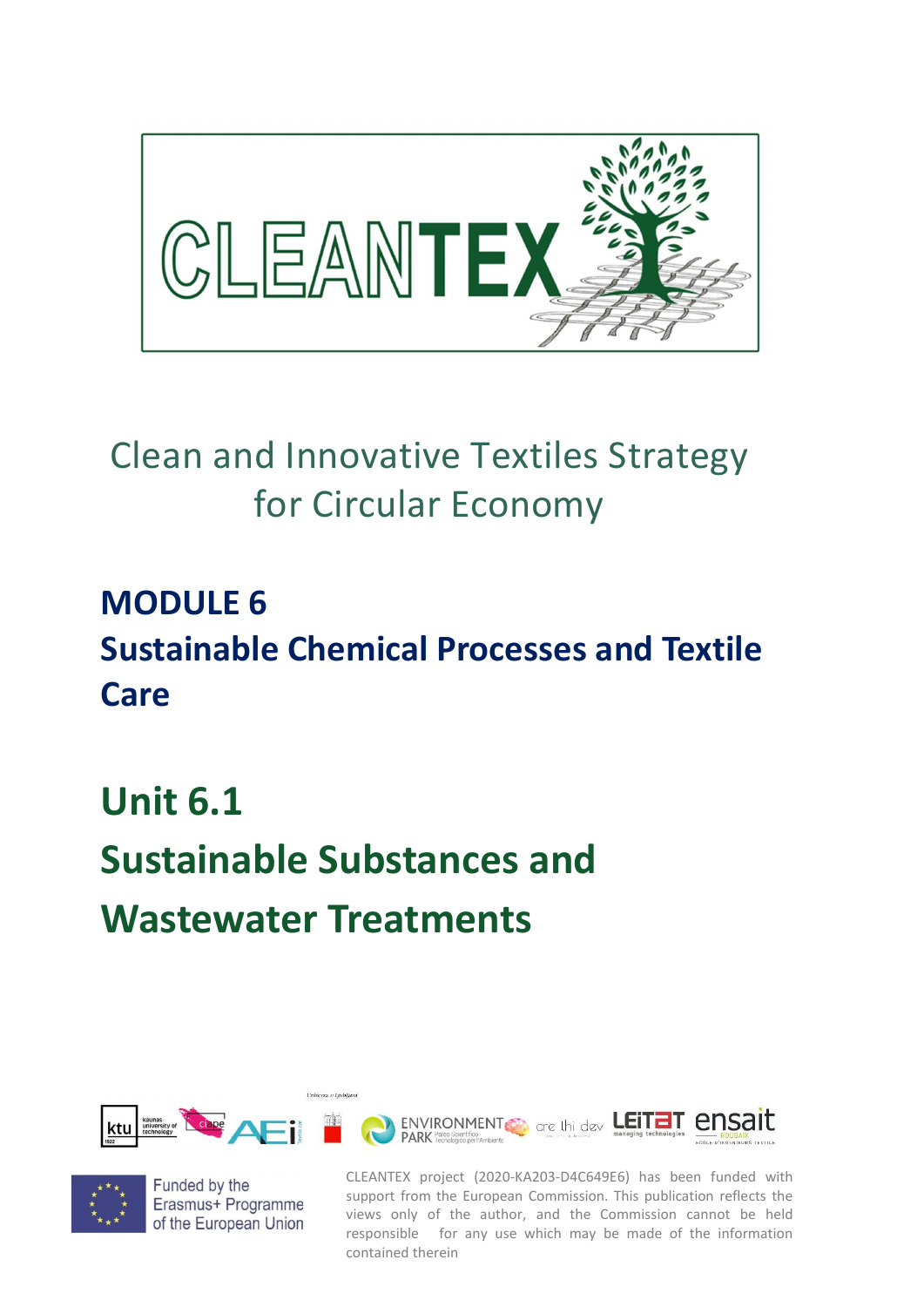In this lecture the current legislation and policy regulating chemicals, significant challenging campaigns and programs with the goal of reducing and eliminating the use of hazardous chemicals from production of textile as well as tools for green and safer alternatives to substances of concern and innovative eco-friendly wastewater treatments are presented.

Chemicals are used at every step in the textile manufacturing process bring substantial advantages including water or stain repellence, increased durability, or a wide choice of colours, unfortunately many of them are potentially hazardous to human health and the natural world.

Some have been found to be carcinogenic or hormone disruptive, causing concern for the health of factory workers exposed to them (as allergic reactions and respiratory diseases), and for the environment into which they escape, for example by being released into local rivers in factory effluent. Toxic chemicals, such as alkylphenols and perfluorinated compounds (PFCs) are particularly problematic as they cannot be removed by wastewater treatment plants, flame retardants, including brominated and chlorinated organic compounds, are another particularly hazardous class of chemicals used in the production of some textiles. Many dyes contain heavy metals, such as lead, cadmium, mercury and chromium (VI), known to be highly toxic due to their irreversible bioaccumulative effects, whilst azo dyes contain carcinogenic amines (Greenpeace, 2018).

A study by the Swedish Chemicals Agency identified approximately 3,500 substances being used in textile production (KEMI, 2014). Of the 2,450 substances able to be analysed (the rest were not analysed due to confidentiality), 750 were found to be hazardous to human health, with 299 considered to be functional substances of high potential risk to human health, i.e. substances intentionally added and expected to remain in the finished articles at relatively high concentrations. 440 substances were found to be environmentally hazardous, with 135 of these functional substances of high potential risk to the environment (KEMI, 2014).

In a more circular and sustainable textile industry material input would be safe and healthy to allow it to cycle in the system and avoid negative impacts during the production, use and after-use phases, so elimination of substances of concern is required.

An important industry change has already been, driven by increasing demands for transparency on the environmental costs of dyes and other chemicals used in the textiles industry from NGOs, governments, policymakers and customers pressurising players along the value chain to act.

In line with the improvement of living standard and the growing awareness and to need to preserve and the environment and protect human health several regulation has been introduced to control the use of chemical substances:

 REACH Regulation (EU) No 1907/2006: REACH (Registration, Evaluation, Authorization and Restriction of Chemicals), adopted by European Union in 2006, covers the registration, evaluation, authorization and restriction of chemicals produced or imported in the EU over 1 tonne per annum. Companies have become largely responsible for the safety assessment of substances and the classification and labelling of substances. They are obligated to provide the European Chemicals Agency (ECHA) with all the required information on these substances. On 1 November 2020, Regulation (EU) 2018/1513 amending Annex XVII to Regulation (EC) No 1907/2006 concerning the Registration, Evaluation, Authorisation and Restriction of Chemicals (REACH) entered into force.

Since REACH is the regulation of the European Union, and as such it applies to all countries belonging to the EU. Main sectors that are under REACH regulation are:

a. A manufacturer in EU that supplies products that contain any chemical substances.

b. An importer in the EU who buys products from outside the EU that contain any chemical substances.

c. A company or user who handle any chemicals in industrial or professional activity in the EU.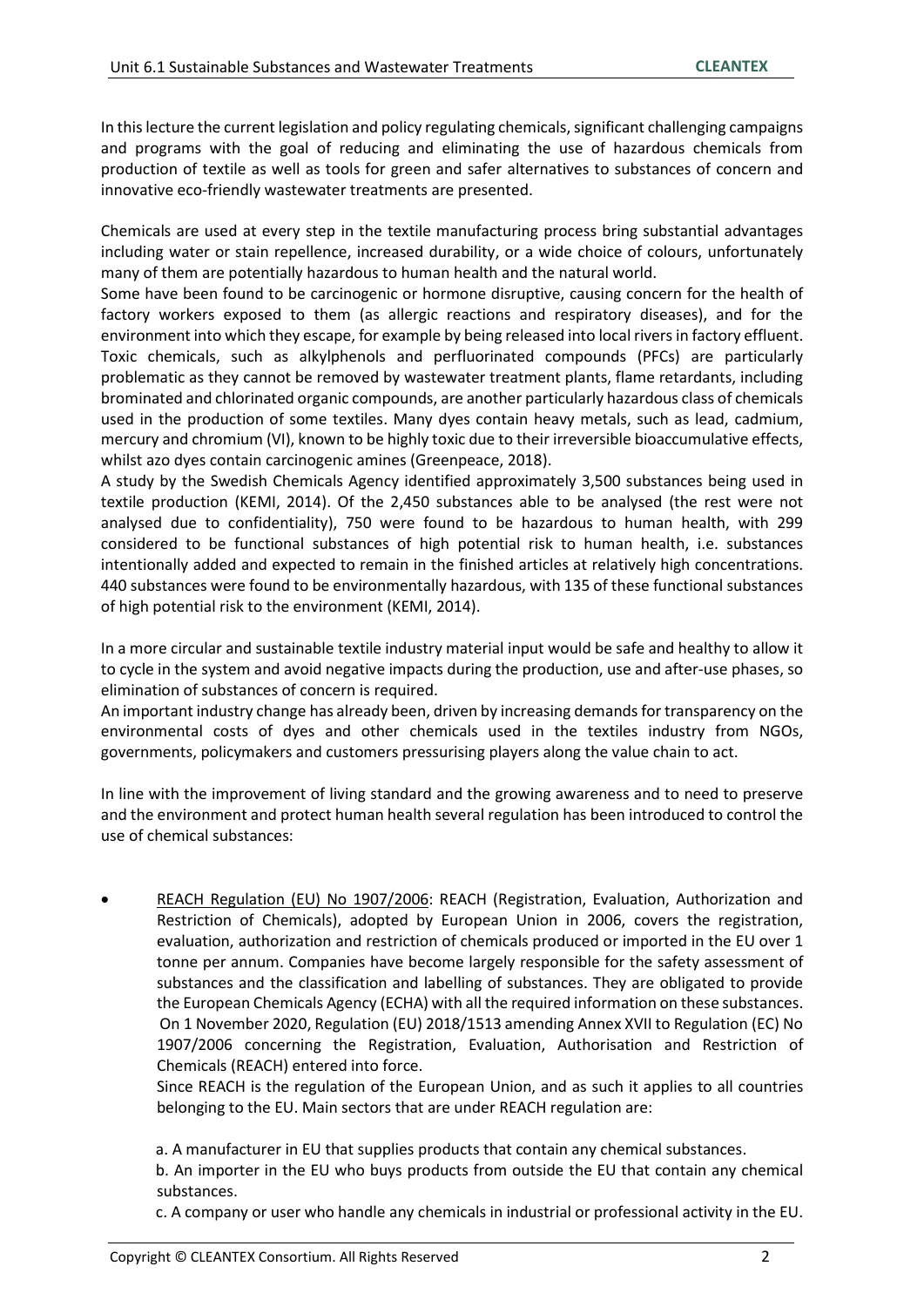Noted that companies that established outside the EU have no obligation to follow REACH, even they export their products to the EU. The responsibility will shift to the importer in the EU.

 Annex XVII to REACH contains restrictions on the manufacture, placing on the market and use of certain substances. In this case, this new regulation includes restrictions for certain substances considered to be CMRs (carcinogenic, mutagenic and toxic to reproduction) of category 1A or 1B, thus adding entry 72 to the Annex, they are of specific concern due to the long term and serious effects that they may exert on human health;

- Biocides Regulation (EU) 528/2012: biocides can be applied to textiles with a specific intention, such as to serve an antibacterial function. Under the Biocidal Product Regulation (BPR, Regulation (EU) 528/2012) this type of specific use requires authorization, including a risk assessment indicating safe use and therefore whether any possible risks to consumers have already been sufficiently controlled.
- POP Regulation (EC) 850/2004: the aim of this regulation is to protect human health and the environment by prohibiting, phasing out as soon as possible, or restricting the production, introduction to the market and use of Persistent organic pollutants (POPs), defined as a group of chemical compounds with different origins but common characteristics: semivolatility, hydrophobicity, bioaccumulation, high toxicity, persistence in environment, ability to migrate in food chains and high bioaccumulation potential. Some of them are use in the textile production.

On this regulatory list are substances such

as:

- Insecticides and pesticides; aldrin, dieldrin, lindane
- Hexachlorobenzene
- Dioxins and Polycyclic aromatic hydrocarbons (PAHs).

Other extra European regulations include for example TSCA (Toxic Substances Control Act), administered by the United States Environmental Protection Agency (US EPA or EPA) and under which the Premanufacture Notification (PMN) rules fall, that regulates the introduction of new chemicals and existing chemicals in the USA and China's MEP Order 7, similar to EU REACH and is also known as "China REACH".

Under this regulation, chemical manufacturers and importers were required to submit notifications and obtain approvals before producing or importing chemicals. From January 2021 it was replaced by MEE Order 12 that shall apply if companies plan to manufacture or import chemicals not listed in the Inventory of Existing Chemical Substance in China (IECSC).

Due to the growing awareness of the issues surrounding substance of concern, many brands often adopt own restricted substances lists (RSLs) to provide global suppliers with guidelines limiting the amount of chemicals that can be present in finished products. For example, Target, VF (which owns The North Face and Jansport) Nike, Ralph Lauren and Gap have all introduced Restricted Substances Lists to eliminate the use of some chemicals that harm workers and consumers.

In 2011 Greenpeace launched its Detox campaign (Detox My Fashion) to address the widespread use of hazardous chemicals in the manufacturing of clothes, which were being released into waterways in countries such as China, Indonesia and Mexico. It was the first campaign to challenge big clothing brands from all sectors to take responsibility for the environmental impacts of their manufacturing supply chains and commit to achieve zero discharges of hazardous chemicals by 2020.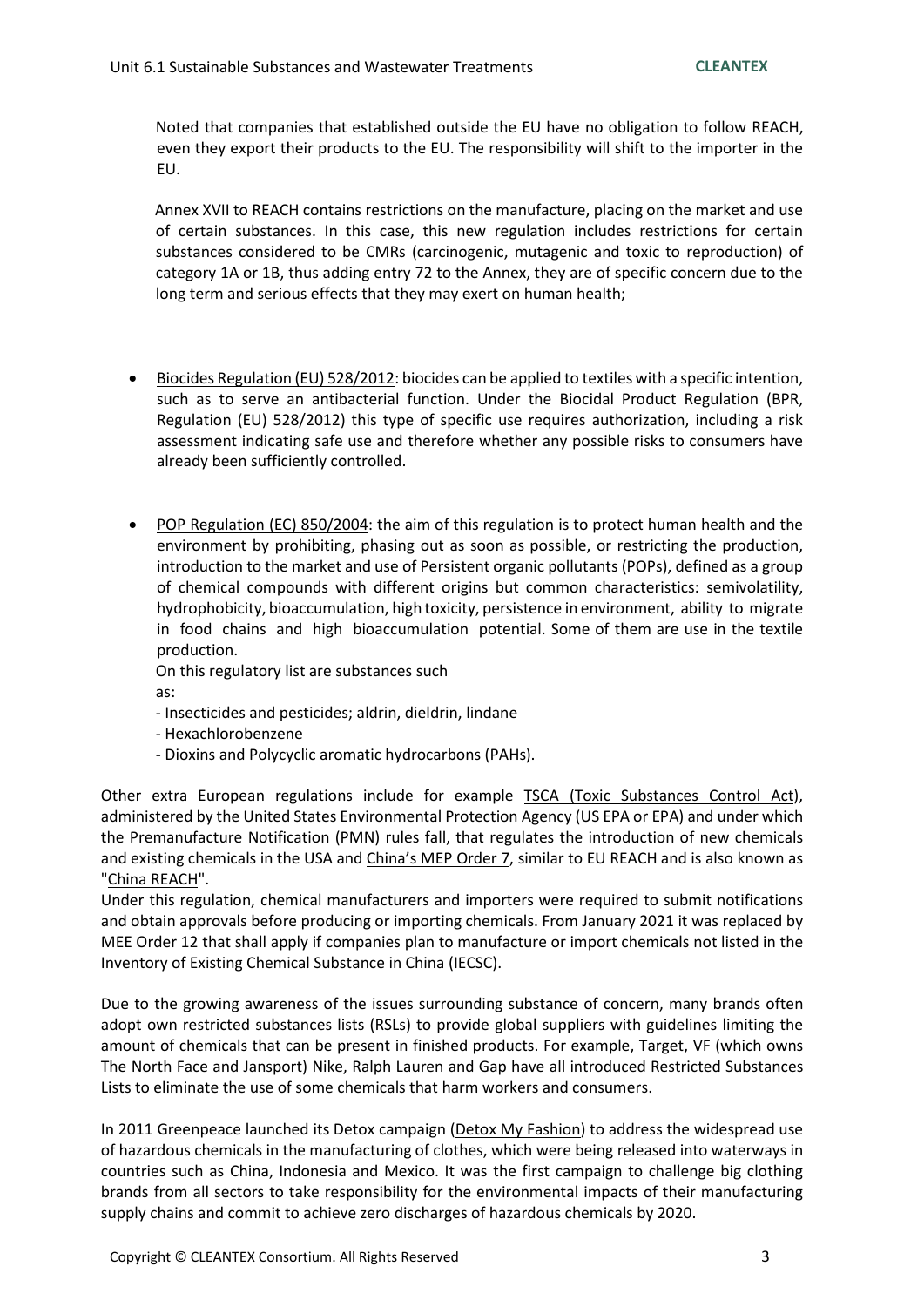This challenge was taken up by 80 brands and suppliers, from fashion and sportswear, to luxury, multiple retailers and the outdoor sector.

The Detox My Fashion campaign included 3 Core Criteria to define sustainable textile production:

- DETOX 2020 A program to eliminate toxic substances by 2020;
- Perfluorinated compounds (PFCs) elimination The replacement of PFCs with other safer substances;
- Transparency A collection of detailed information on the release of chemicals into water.

Brands signing the Greenpeace Detox Commitment implemented preventive and precautionary action on chemicals, by setting goals to eliminate hazardous chemicals in manufacturing.

Almost immediately following the launch of the campaign, the industry responded collectively by creating the ZDHC (Zero Discharges of Hazardous Chemicals) group in 2011 to provide a coordinated response to the campaign and enable collaboration of the brands.

The ZDHC Roadmap to Zero Programme is an industry collaboration of major fashion brands (such as Adidas, H&M, C&A, Nike, Puma and Li Ning) and retailers, value chain affiliates and associates, working together to eliminate and substitute hazardous chemicals from the global textile, apparel, leather and footwear value chain. ZDHC's mission is to enable these industries to implement chemical management best practices and advance towards zero discharge of hazardous chemicals by collaborative engagement, standard setting, implementation and innovation.

The cornerstone of ZDHC's approach is the Manufacturing Restricted Substances List (ZDHC MRSL), it offers brands and suppliers a single, harmonised list of chemical substances banned from intentional use during manufacturing and related processes in the apparel, non-apparel and footwear supply chains.

RLS (Restricted Substances List) limits the chemicals that end-up in a finished material or product, MRSL target chemicals that used in manufacturing process of product including materials, in this way MRLS is more comprehensive than RLS. This approach helps to protect consumers while minimising the possible impact of banned hazardous chemicals on production workers, consumers and the environment.

What have companies to do?

• To avoid the introduction into the manufacturing processes of the substance classified in ZDHC MRSL;

• To manage wastewater in accordance with the concentration limits set out in the Wastewater Guideline (also issued by ZDHC) for wastewater originating from production processes;

• To manage chemicals in an appropriate and organized manner, so an audit protocol is provided;

• To demonstrate the implementation of a system of research and development of safer alternative substances.

ZDHC decided to leverage existing certification as indicators of ZDHC MRSL conformance. The ZDHC MRSL conformance Levels range from 0 to 3: higher conformance levels are expected to reflect a higher confidence that a chemical product meets the ZDHC MRSL conformance levels, and therefore a lower probability of any ZDHC MRSL substances being present in the certified chemical product.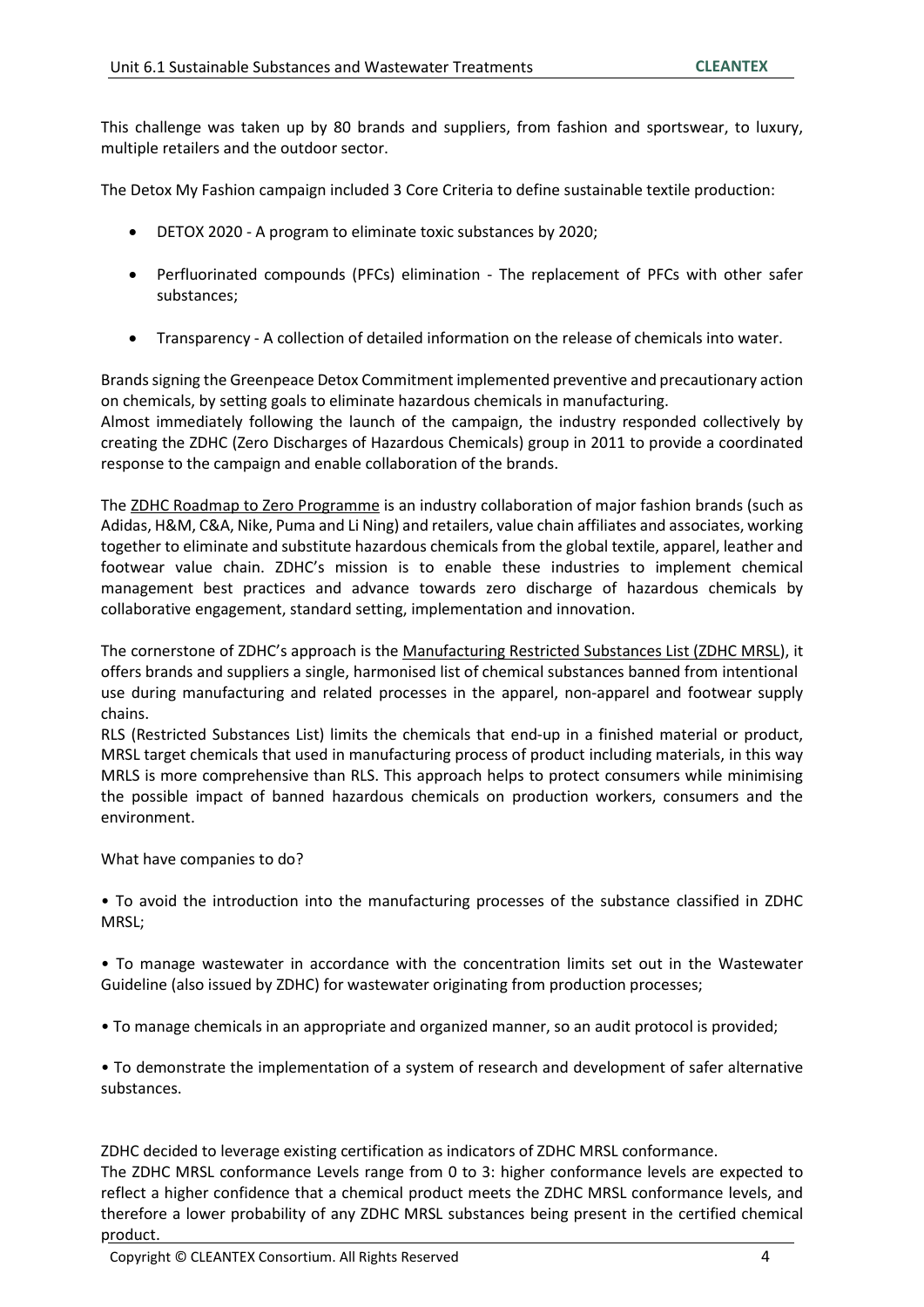ZDHC (Zero Discharge of Hazardous Chemicals) accepted OEKO-TEX® ECO PASSPORT (a certification system designed for manufacturers of process chemicals and chemical compounds) as an indicator of compliance with their MRSL in 2017, while Bluesign®, a holistic system that provides solutions in sustainable processing and manufacturing to industries and brands, is the newest ZDHC Accepted Certification Standard to indicate ZDHC MRSL conformance at the highest level 3.

Consumers are increasingly demanding more information about the chemicals in their textile products to ensure that dangerous ones are not being used. This and stricter chemicals legislation gives an incentive for the textile industry to substitute hazardous chemicals with safer alternatives.

It is a very effective way to improve the toxic footprint of textile products, it will not only make the final product safer, but also create better working conditions.

Several tools and techniques are available to support substitution, steps of the substitution process are the following:

 Define the function, use and need of the substance you want to replace: it is very useful to think about substitution using these different levels – function, use and need. Let's look at the use of phthalates in PVC printing on textiles as an example:

the function of the phthalate is to make the PVC plastic soft. If you only consider the function you might find an alternative non-phthalate plasticiser.

You can also look at the use, which is PVC for textile printing. Bearing this in mind you might consider changing to another type of printing paste that does not require plasticisers: polyurethane or silicone for example. The ultimate need is to produce textiles that are attractive. Perhaps this can also be achieved by other means, such as embroidery.

- Define criteria for the alternative: it is important to think through what you want from an alternative before moving on to assessing and comparing alternatives. For example you can ask: What would you like to achieve in terms of hazard profile and functionality: Is there a cost limit? How urgent is the substitution? Are there already legal requirements in place or do you have time to wait for an alternative that is currently at the research stage?
- Search for available alternative solutions: same channels are recommended (web-based resources) as Marketplace, Subsport and OECD Substitution and alternatives toolbox (SAAT).

Marketplace: a global platform where business-to-business companies can find safer alternatives to hazardous chemicals, enabling buyers and suppliers to start substituting chemicals of concern;

Subsport (Substitution Support Portal): a platform for information exchange on alternative substances and technologies, as well as tools and guidance for substance evaluation and substitution management;

OECD Substitution and alternatives toolbox (SAAT): a compilation of resources relevant to chemical substitution and alternatives assessments

- Evaluate and compare alternatives.
- Test on a pilot scale.
- Implement substitution.

Textile industries consume a large amount of chemicals and water for manufacturing.

 After the product is manufactured, untreated effluent from the textile industries is directly discharged into water streams causing environmental problems and health issues for humans. Dye constituents in the effluent are highly variable because of the different types of clothes, including different structural varieties of dyes such as acidic, basic, metal complex, azo, diazo and reactive dyes. These effluents are typically highly coloured, usually alkaline, and contain higher amounts of biochemical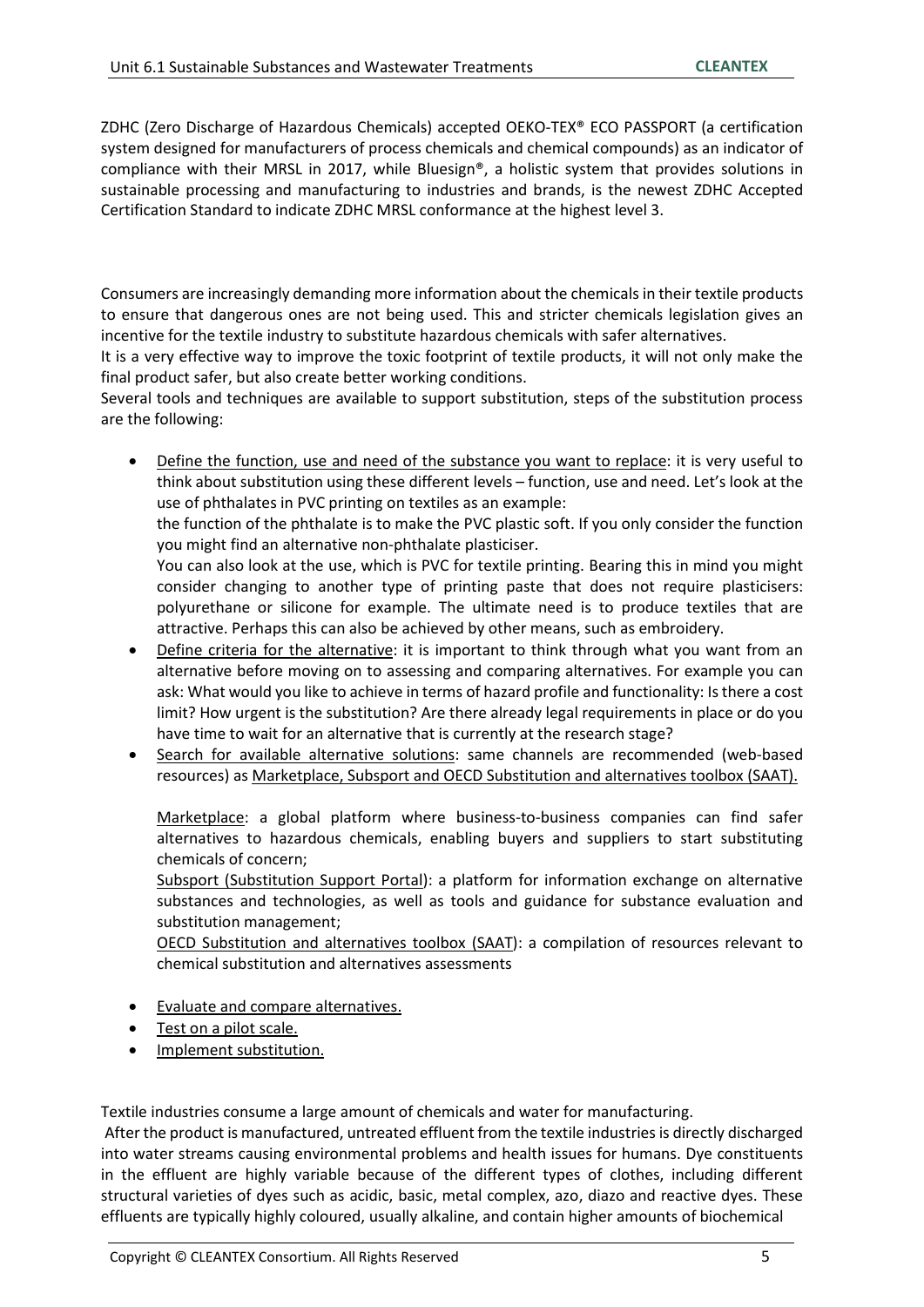oxygen demand (BOD) and chemical oxygen demand (COD) and a variety of toxic contaminants such as suspended solids, dyes, acids, bases, salts, surfactants, chlorinated compounds, oxidizing and reducing agents.

The most significant sources of pollution among various process stages are pretreatment, dyeing, printing, and finishing of textile materials.

The main goals of wastewater treatment are:

- To ensure discharge of good water quality to the natural environment
- To remove pollutants most efficiently and at the lowest cost
- To avoid and/or minimise other environmental impacts odour creation, gas emission, noise production and solid disposal
- To produce treated water for reuse and recycling
- To recover salts if economically viable

Treatment of textile industry wastewater is a major challenge as there is no particular economically feasible treatment method capable to adequately treat wastewater, therefore there is need to develop novel, cost-effective and eco-friendly technologies to tackle this problem.

Wastewater treatment plants are classified into three groups:

- primary treatment: it includes sedimentation, screening, chemical coagulation, flocculation and floatation.
- secondary treatment: it includes chemical/physical separation or biological oxidation and used to reduce organic compounds.
- tertiary treatment: processes to complete solids and organic matter removal, for color reduction or recalcitrant compounds degradation, nutrient (ammonia and phosphorous more common in domestic sewage) reduction and disinfection.

The conventional methods used to treat the wastewater are physico-chemical and biological methods. The physico-chemical methods include coagulation, flocculation and ozonation etc. whereas biological methods are used for the removal of nitrogen, phosphorous, organics and metal traces. In the last few decades, many techniques or methods have been developed which offer economic and competent means to treat the textile wastewater. The existing literature proves that large number of conventional methods including physico-chemical, biological processes and some new emerging techniques like microbial fuel cells, genetic engineering, biofilms, nanotechnology etc are effective in decolorization of textile wastewater.

In the recent years sustainable and eco-friendly textile waste treatments of dyes and pollutants were developed as for example the following technologies:

Advanced Oxidation Processes (AOP): it allows the degradation of organic dyes by radiation of visible light due to its eco-friendly nature, complete degradation, low cost, increase reusability of water and decrease in the pollutant load. Titanium Dioxide (TiO2) is used in photocatalytic degradation due to its nontoxic nature, chemical stability and environmental compatibility;

Bio-electrochemical system (BES): the bio-electrocatalytic reaction combined with extracellular electron transfer can drive several procedures such as synthesizing chemicals, producing electricity from wastewater, removing pollutants and desalinating seawater.

Also green and low expensive approaches can be used for the removal of dyes: microorganisms (bacteria, fungi, algae, yeats) as well as plants or agricultural wastes (as rice husk, corn cob, peanut, coconut, coffee, banana peel and flower wastes). The application of agro-industry residues in wastewater treatment is of considerable importance for two main reasons, first the concept of circular economy is applied, reducing the use of virgin material to remove pollutant substances, second, it encourages the reuse of treated wastewater.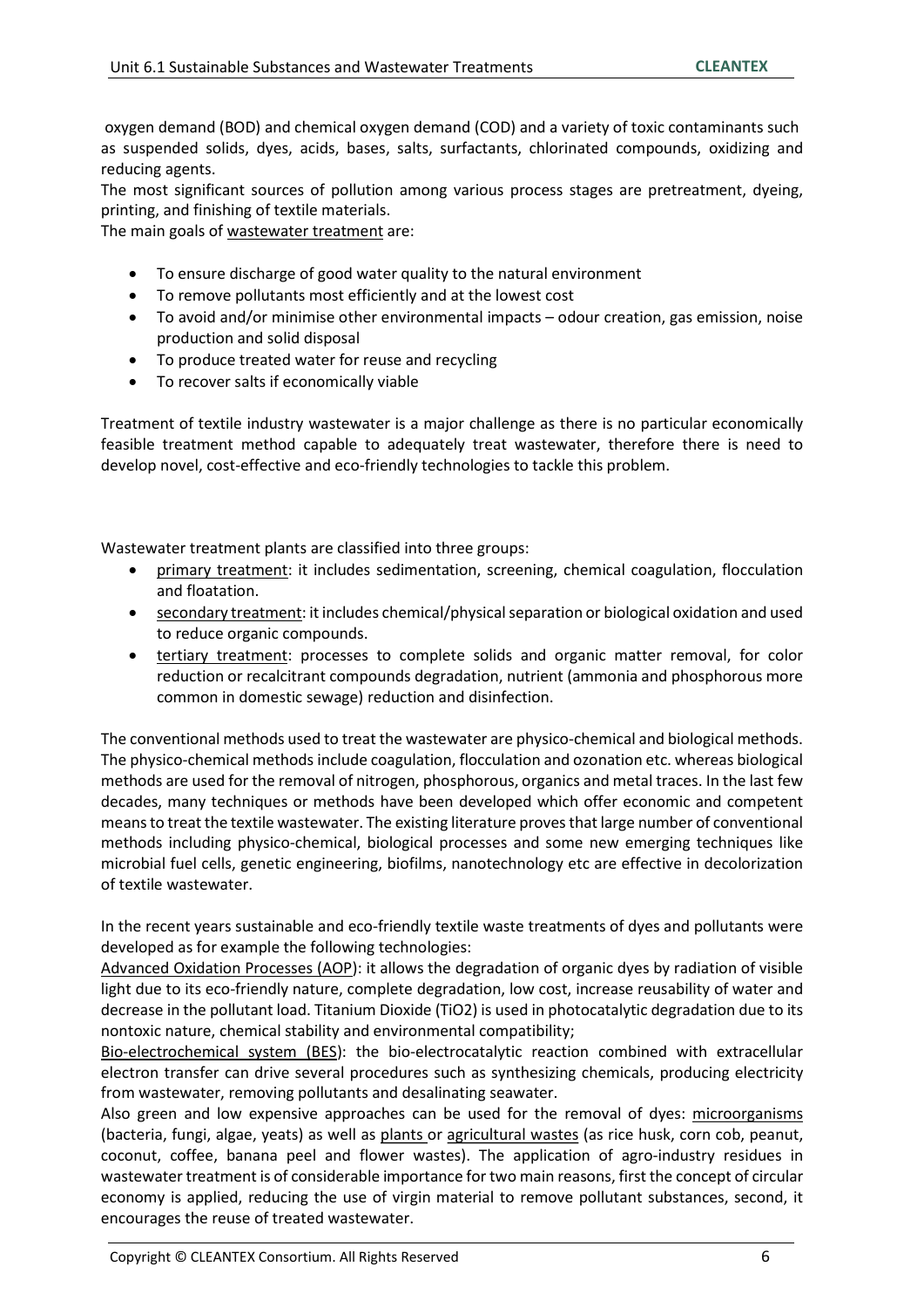Innovative wasterwater processes involves Zero Liquid Discharge (ZLD), able to completely eliminate all liquid discharge from a system, the goal is to reduce the volume of wastewater that requires further treatment, economically process wastewater and produce a clean stream suitable for reuse. Furthermore some European Projects (see ECUVal, PURIFAST and WASTE2FRESH projects) are involved in the development and demonstration of sustainable wastewater systems that allow the reduction of pollutant and reuse of treated water resulting in significant environmental gains.

Electro Coagulation for Water Recycling in Textile Industry project brought a new technological concept (called EColoRO) that allows to close the waterloop by separating the water, organometallics and salty brine and creating a produced clean water that can be fully re-used.

Electro-coagulation (EC) combined with flotation are used.

ECUVAL Project is based on innovative wastewater system which combines electrochemical techniques with UV irradiation for the treatment of dyeing textile wastewaters (100% colour removal) and the reuse of the treated effluents and salts.

At present the ECUVal industrial prototype is operating in a textile mill where it has been optimized to treat and reuse exhausted reactive dyebaths.

Pollution loads from surfactant, suspended solids, dyestuffs and aromatic compounds were all significantly reduced and degraded by an advanced wastewater treatment system based on Ultra Filtration (UF) and an innovative Advanced Oxidation Process (AOP), developed within The Life Project PURIFAST.

Results from tests on textile wastewater revealed that the removal of colour can be more than 90%; COD abatement is around 80%; and Total Suspended Solid (TSS) reduction is about 80% at preindustrial scale. for COD. As much as 60% of textile effluent was proven to be reusable (and possess a low toxicity) following the PURIFAST process.

And last but not least WASTE2FRESH a Horizon 2020 project, which aim is near-zero discharge and a reduction of current use of freshwater resources, will develop a closed-loop process for textile manufacturing factories in which wastewater is collected, recycled and used again. Iinnovative catalytic degradation approaches with highly selective separation and extraction techniques will be integrated.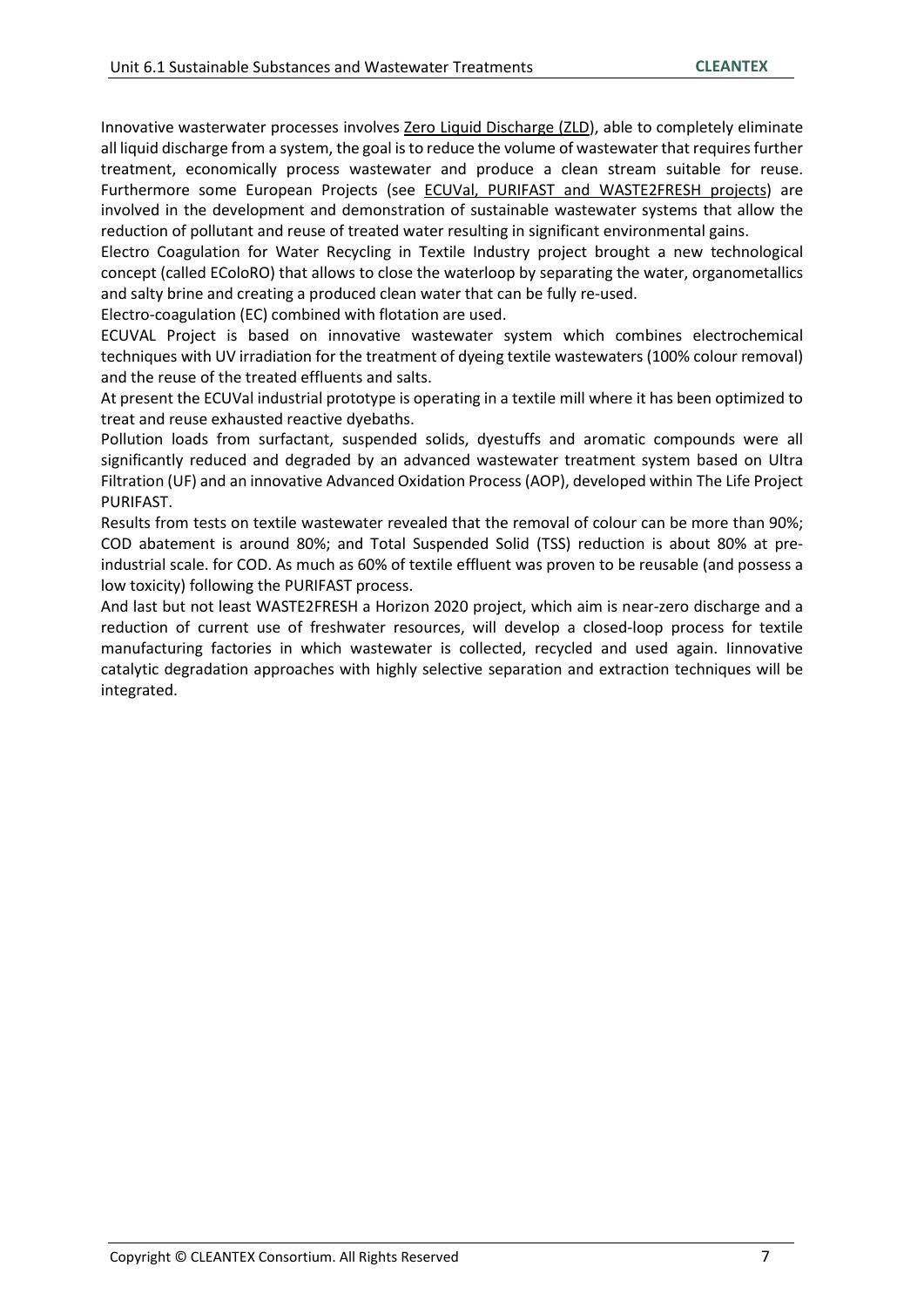## USED AND INTERESTING REFERENCES

- Echa Europa https://echa.europa.eu/regulations/reach/understanding-reach
- Destination Zero: seven years of Detoxing the clothing industry –GREENPEACE https://www.greenpeace.org/international/publication/17612/destination-zero/
- Roadmap to Zero https://www.roadmaptozero.com/
- Sustainable Fibres and Textiles,  $1<sup>st</sup>$  Edition, Editor Subramanian Muthu, 9780081020418
- Kishor R. et al. Ecotoxicological and health concerns of persistent coloring pollutants of textile industry wastewater and treatment approaches for environmental safety. Journal of Environmental Chemical Engineering 9 (2021) 105012
- Musteret C. and al. Removal of Persistent Organic Pollutants from Textile Wastewater by Membrane Processes. Environmental Engineering and Management Journal 6 (2007), 3, 175- 187
- Safer Chemistry Innovation in the Textile and Apparel Industry, June 2018, SAFER MADE https://www.safermade.net/textile-report
- Shindal T. et al. A critical review on advances in the practices and perspectives for the treatment of dye industry wastewater, Bioengineered, 12:1,70-87
- ChinWei Lai et al. An Overview: Recent Development of Titanium Oxide Nanotubes as Photocatalyst for Dye Degradation. International Journal of Photoenergy, Volume 2014, Article ID 524135
- Ram Lakhan Singh, Rajat Pratap Singh (editors) Advances in Biological Treatment of Industrial Waste Water and their Recycling for a Sustainable Future. Applied Environmental Science and Engineering for a Sustainable Future. Springer, 2019
- Ram Lakhan Singh, Rajat Pratap Singh (editors) Advances in Biological Treatment of Industrial Waste Water and their Recycling for a Sustainable Future. Applied Environmental Science and Engineering for a Sustainable Future. Springer, 2019
- Ricciardi P. et al. Valorization of agro-industry residues in the building and environmental sector: A Review, Waste Management & Research (2020) 1–27
- Sustainable Technologies for Textile Wastewater Treatments, 1st Edition, Editor Subramanian Muthu, 2021, 9780323858298
- Yaqub M. et al. Zero-liquid discharge (ZLD) technology for resource recovery from wastewater: a review. Science of the Total environment 681 (2019) 551-563
- Characterization and treatment of textile wastewater, Himanshu Patel, R.T Vashi, Elsevier, 78-0-12-802326-6
- ECUVal Project https://www.ecuval.eu/